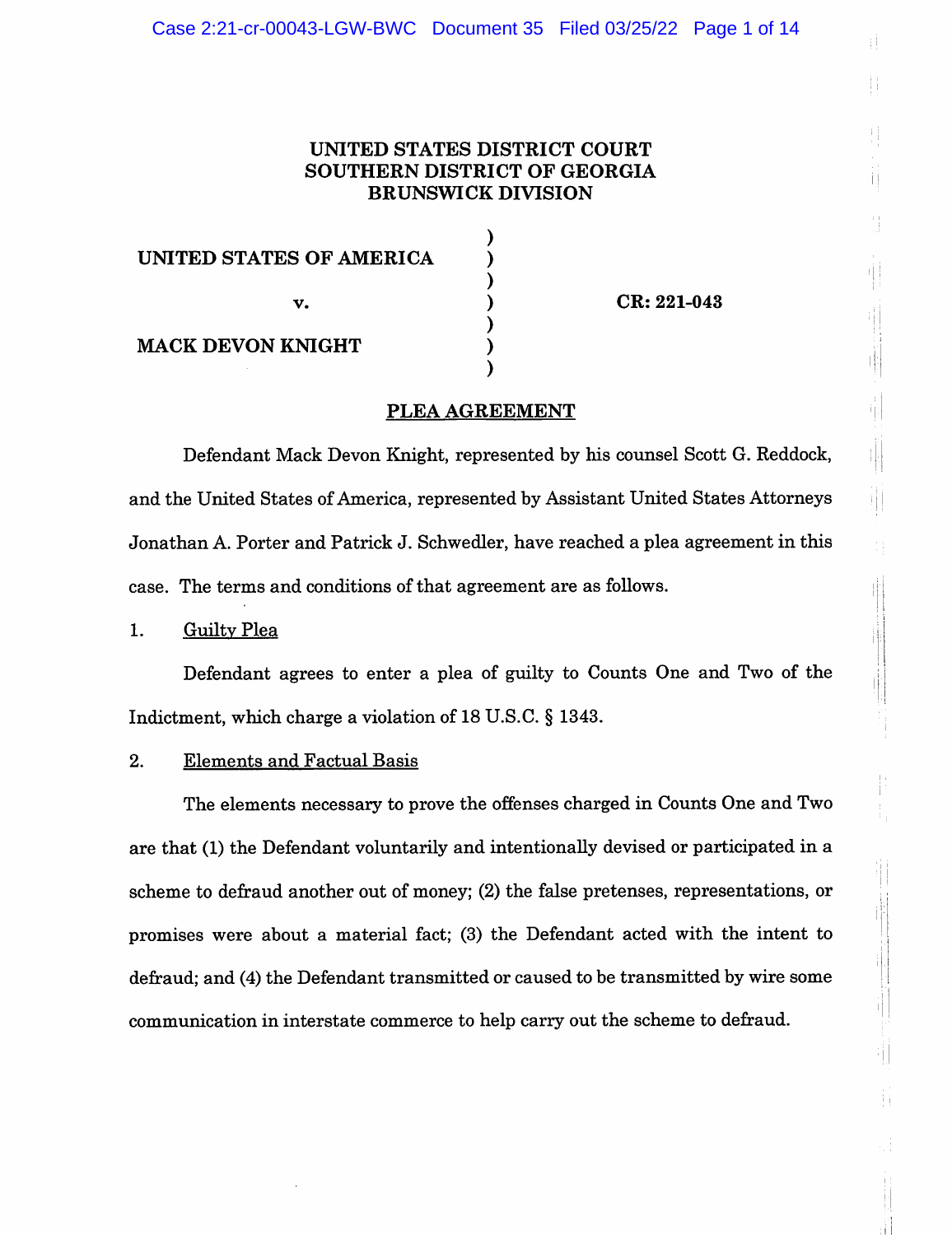Defendant agrees that he is, in fact, guilty of these offenses. He agrees to the accuracy of the following facts, which satisfy each of the offense's required elements:

'n

Ŧ,

ij.

i<br>I

Beginning in or about February 2021 and continuing until in or about March 2021, in the Southern District of Georgia, and elsewhere, the Defendant Mack Devon Knight did knowingly devise and intend to devise a scheme and artifice to defraud the United States government, and to obtain money and property, by means of materially false and fraudulent pretenses, representations, and promises.

The object of the scheme for Knight was to unjustly enrich himself by obtaining EIDL proceeds under false and fraudulent pretenses, including by making false statements about his businesses' gross revenues for the twelve-month period prior to the date of the disaster.

It was part of the scheme that, on or about the dates set forth below, Knight submitted, or caused to be submitted, multiple electronic applications for EIDLs from the SBA at https://covid19relief.sba.gov/#/:

- On or about February 18, 2021, Knight submitted, or caused to be submitted, an electronic application for an EIDL from the SBA ("EIDL" Application -3546") on behalf of Knight's Tax Services. In connection with EIDL Application -3546, Knight falsely affirmed that the business had \$386,000 in gross revenues in the twelve months prior to January 31, 2020.
- On or about March 12, 2021, Knight submitted, or caused to be submitted, an electronic application for an EIDL from the SBA ("EIDL Application -3480") on behalf of Daddy Earl's Kitchen. In connection with EIDL

 $\overline{2}$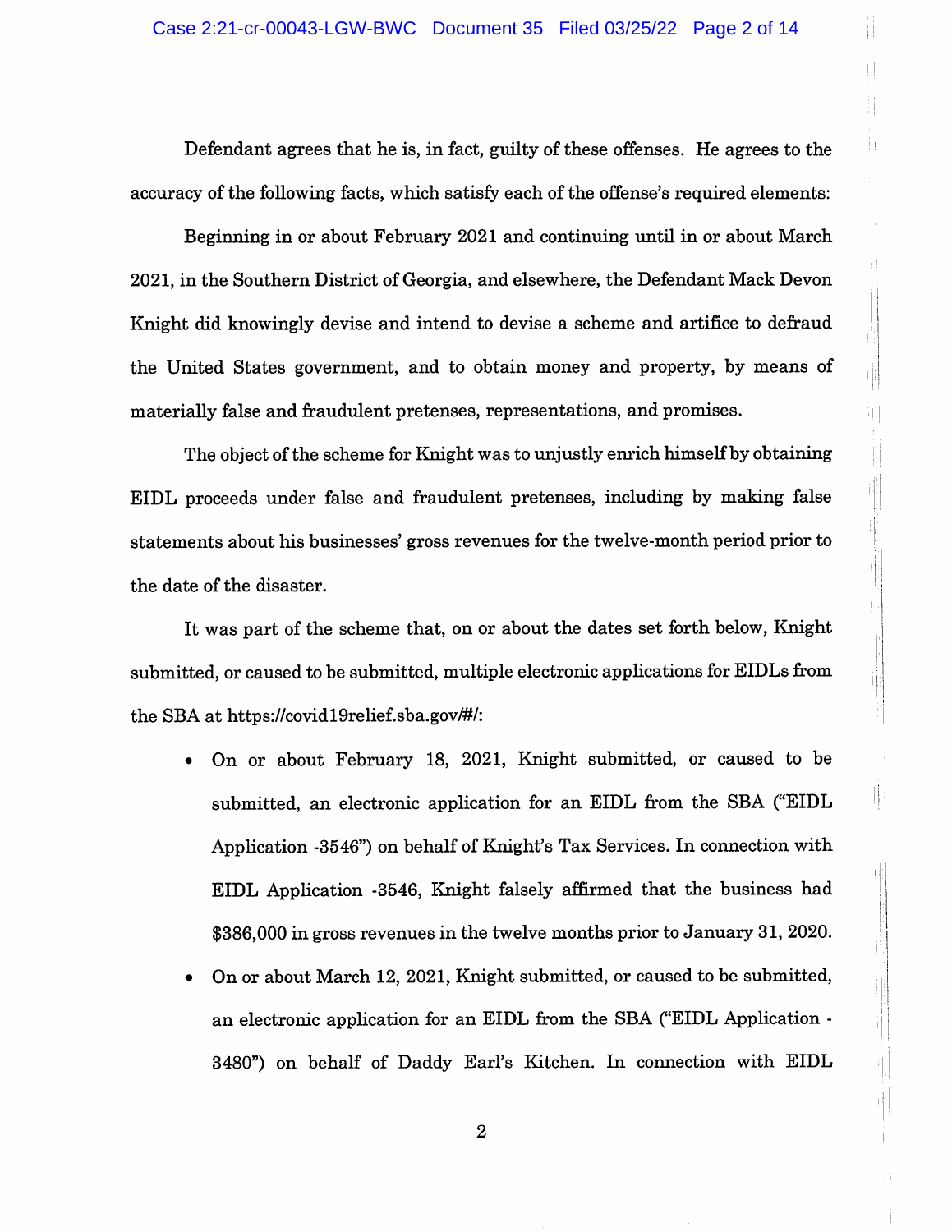Application -3480, Knight falsely affirmed that the business had \$287,000 in gross revenues in the twelve months prior to January 31, 2020.

In furtherance of the scheme, Knight uploaded documents that Knight knew to contain materially false, fictitious, and fraudulent statements with the intent to deceive the SBA, to wit,

- a bank document that had been altered to reflect that Knight's Tax Services had opened its account with "Bank 1" on February 2, 2019, when in fact, as Knight then and there well knew, the transmitted bank document had been altered and that Knight's Tax Services' account with Bank 1 was not opened until 2021;
- a tax document that falsely reflected business revenue and expenses of Daddy Earl's Kitchen for the year 2019, when in fact, as Knight then and there well knew, Daddy Earl's Kitchen had no business revenue in 2019 and was not established until 2021; and
- a schedule of liabilities that falsely reflected creditors of Daddy Earl's Kitchen such as claiming that it paid a food supply company \$4,500 monthly, when in fact, as Knight then and there well knew, Daddy Earl's Kitchen had no relationship with the food supply company and did no business with the food supply company.

 $\pm$  )

On or about March 8, 2021, in reliance on Knight's false representations in EIDL Application -3546 on behalf of Knight's Tax Services, the SBA deposited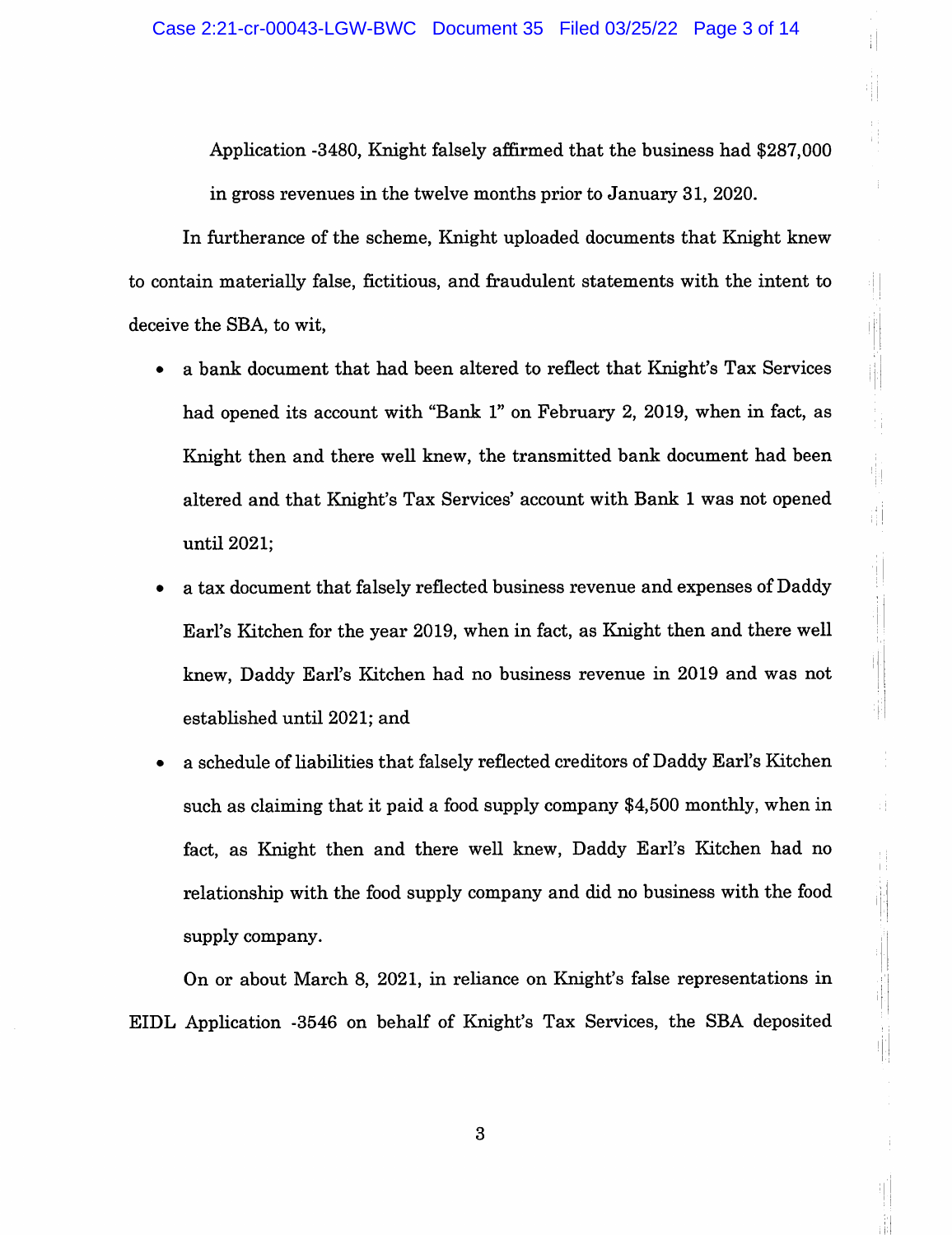\$149,900 into a bank account in Knight's Tax Services' name at "Bank 1" in the form of an EIDL.

All in violation of Title 18, United States Code, Sections 1343.

# 3. **Possible Sentence**

Defendant's guilty plea will subject him to the following maximum possible sentence, for each of Counts One and Two: 20 years' imprisonment, 3 years' supervised release, a \$500,000 fine, such restitution as may be ordered by the Court, and forfeiture of all forfeitable assets. The Court additionally must impose a \$100 special assessment per count of conviction.

Ħ

 $\frac{1}{2}$ 

4Ì,

I

Ħ

# **No Promised Sentence**  $4.$

No one has promised Defendant that the Court will impose any particular sentence or a sentence within any particular range. The Court is not bound by any estimate of sentence given or recommendations made by Defendant's counsel, the government, the U.S. Probation Office, or anyone else. The Court may impose a sentence up to the statutory maximum. Defendant will not be allowed to withdraw his plea of guilty if he receives a more severe sentence than he expects.

#### 5. Court's Use of Sentencing Guidelines

The Court is obligated to use the United States Sentencing Guidelines to calculate the applicable guideline range for Defendant's offense. The Sentencing Guidelines are advisory; the Court is not required to impose a sentence within the range those Guidelines suggest. The Court will consider that range, possible departures under the Sentencing Guidelines, and other sentencing factors under 18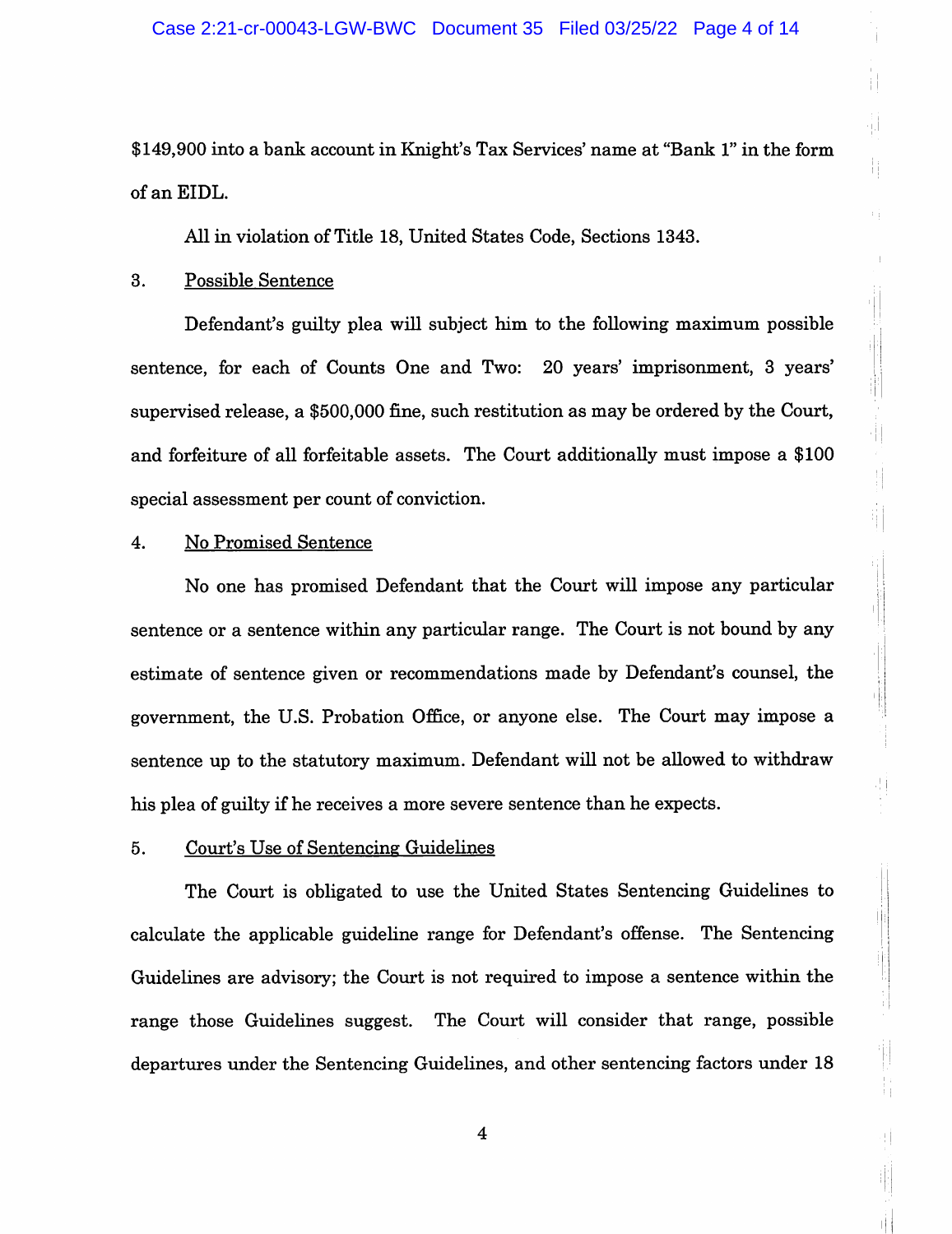41

Ħ

41

市

배

剕

U.S.C.  $\S$  3553(a), in determining the Defendant's sentence. The Sentencing Guidelines are based on all of Defendant's relevant conduct, pursuant to U.S.S.G. § 1B1.3, not just the conduct underlying the particular Count or Counts to which Defendant is pleading guilty.

#### **Agreements Regarding Sentencing Guidelines** 6.

## a. Use of Information

Nothing in this agreement precludes the government from providing full and accurate information to the Court and U.S. Probation Office for use in calculating the applicable Sentencing Guidelines range. Any incriminating information provided by the defendant during his cooperation will not be used in determining the applicable Guidelines range, pursuant to Section 1B1.8 of the Sentencing Guidelines.

#### **Acceptance of Responsibility** b.

If the Court determines that Defendant qualifies for an adjustment under U.S.S.G. § 3E1.1(a), and the offense level prior to operation of § 3E1.1(a) is 16 or greater, the government will move for an additional one-level reduction in offense level pursuant to Section 3E1.1(b) based on Defendant's timely notification of his intention to enter a guilty plea.

# **Amount of Loss** c.

The government and Defendant agree to recommend to the U.S. Probation Office and the Court at sentencing that the amount of loss, for purposes of Section 2B1.1 of the Sentencing Guidelines, is more than \$550,000 but not more than \$1,500,000.

 $\overline{5}$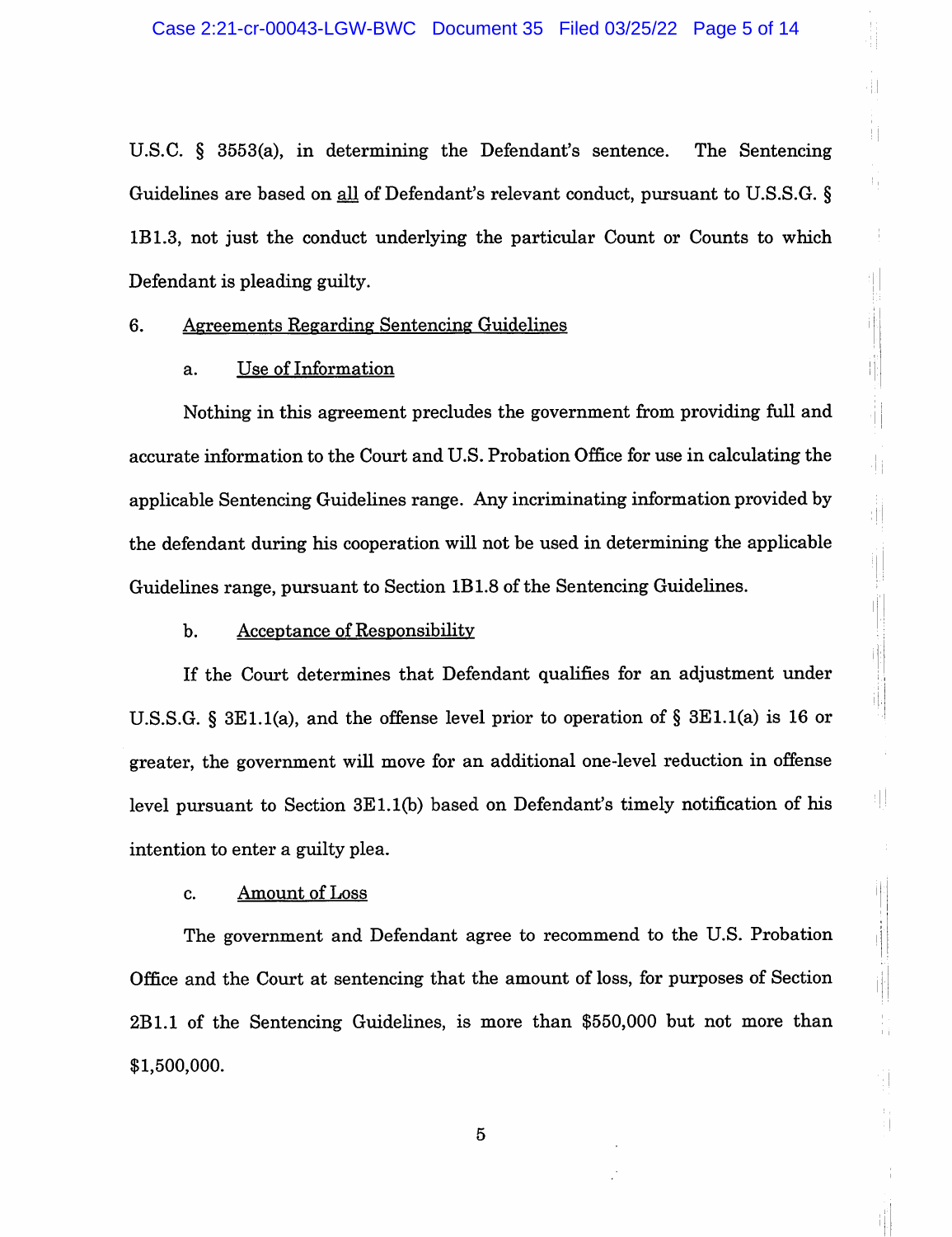Ħ

Ħ

H

## d. **Sophisticated Means**

The government and Defendant agree to recommend to the U.S. Probation Office and the Court at sentencing that, for purposes of Section  $2B1.1(b)(10)$  of the Sentencing Guidelines, the offense involved sophisticated means and the defendant intentionally engaged in or caused the conduct constituting sophisticated means.

#### **Low End of Guidelines Range** e.

The government will recommend that Defendant be sentenced to the low end of the advisory Guidelines range determined by the Court at sentencing.

# 7. Dismissal of Other Counts

At sentencing, the government will move to dismiss any other Counts of the Indictment that remain pending against Defendant.

#### 8. Forfeiture

Defendant agrees to forfeit his interest in any property constituting, or a. derived from, any proceeds obtained, directly or indirectly, as a result of the offenses to which he has agreed to plead guilty, and any property used, or intended to be used, in any manner or part, to commit, or facilitate the commission of that offense, specifically a 2016 Mercedes-Benz S-Class Sedan with VIN WDDUG8CB1GA206303 (collectively, the "Subject Property").

 $\mathbf b$ . Defendant states that he is the sole and rightful owner of the Subject Property, that, to the best of his knowledge, no other person or entity has any interest in the Subject Property, and that he has not transferred, conveyed, or encumbered his interest in the Subject Property. Defendant waives and abandons all right, title,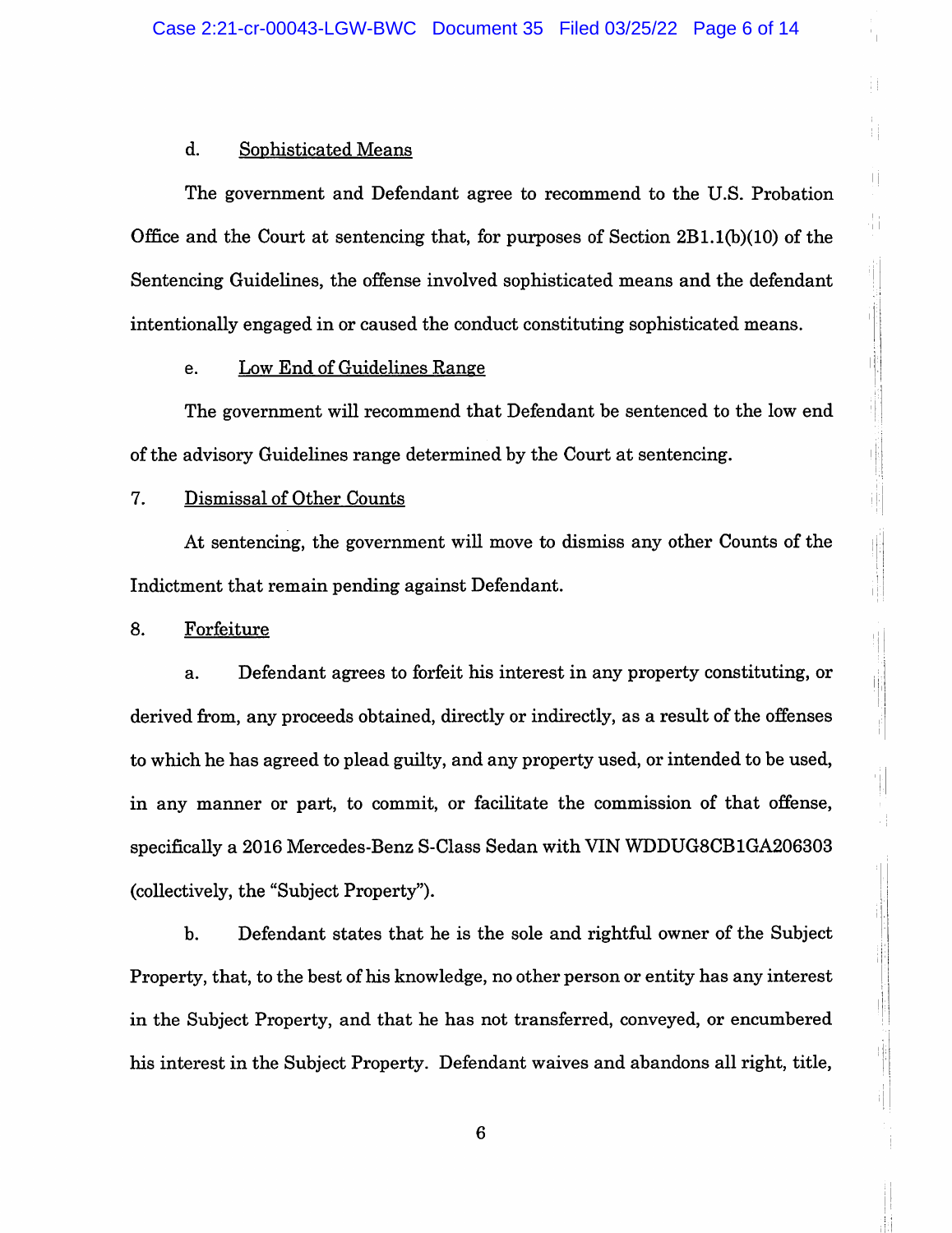and interest in the Subject Property. Defendant agrees to take all steps requested by the government to facilitate transfer of title of the Subject Property to the government. Defendant further agrees not to file any claim, answer, or petition for remission or mitigation in any administrative or judicial proceeding pertaining to the Subject Property. If any such document has already been filed, Defendant hereby withdraws that filing.

ţİ.

 $\begin{array}{c} \begin{array}{c} \begin{array}{c} \end{array} \end{array} \end{array}$ 

lij<br>U

T

Defendant agrees to hold the government and its agents and employees c. harmless from any claims made in connection with the seizure, forfeiture, or disposal Defendant further agrees to waive the of property connected to this case. requirements of the Federal Rules of Criminal Procedure 32.2 and 43(a) regarding notice of the forfeiture in the charging instrument, announcement of the forfeiture at sentencing, and incorporation of the forfeiture in the judgment.

d. Defendant waives and abandons his interest in any other property that may have been seized in connection with this case. Additionally, Defendant waives any and all challenges on any grounds to the seizure, forfeiture, and disposal of any property seized in connection with this case. Defendant specifically agrees to waive any challenges arising under the Double Jeopardy Clause of the Fifth Amendment and the Excessive Fines Clause of the Eighth Amendment.

#### 9. **Financial Obligations and Agreements**

#### Restitution a.

The amount of restitution ordered by the Court shall include restitution for the full loss caused by Defendant's total criminal conduct. Restitution is not limited to

 $\overline{7}$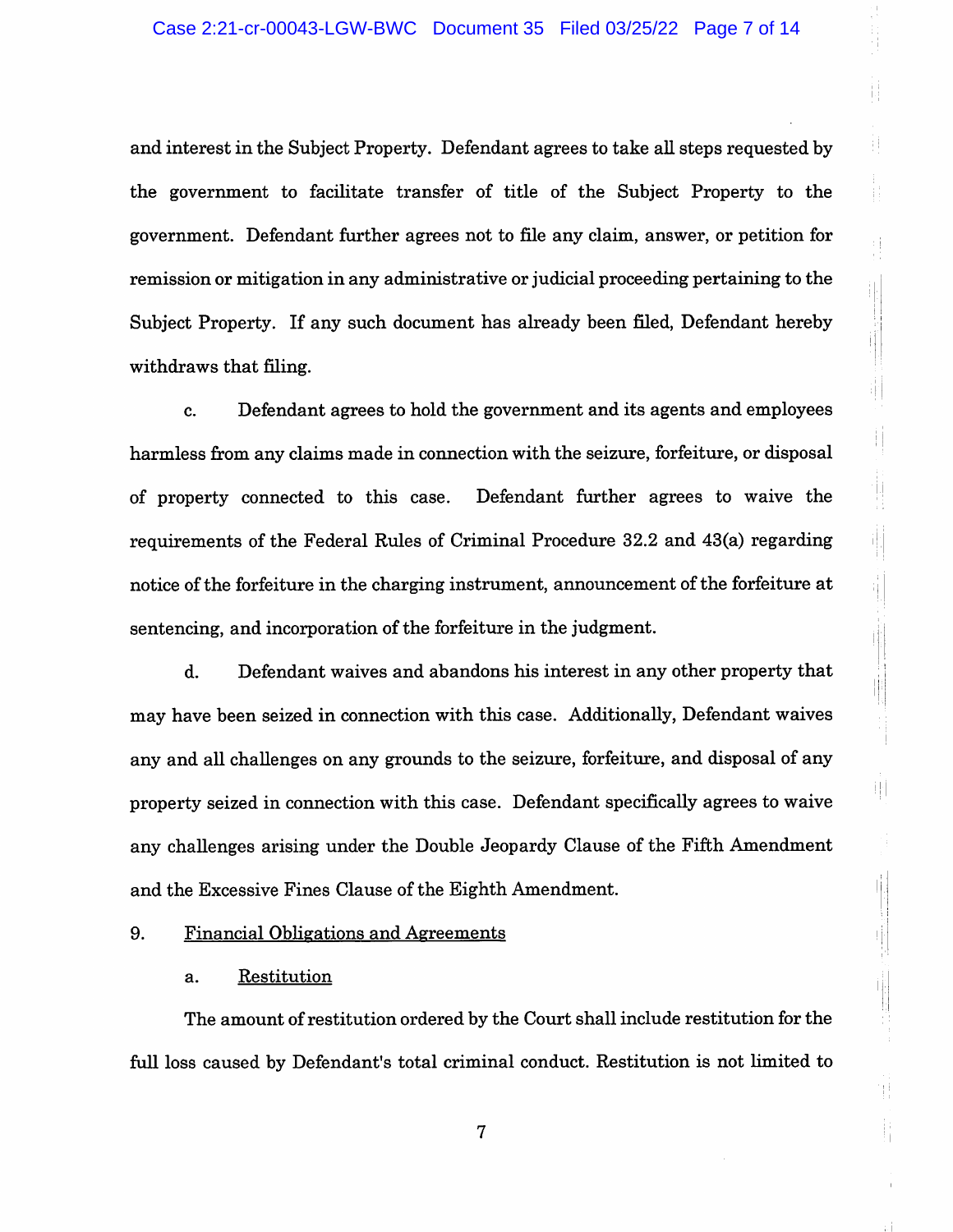the specific counts to which Defendant is pleading guilty. Any restitution judgment is intended to and will survive Defendant, notwithstanding the abatement of any underlying criminal conviction.

Ŵ.

Ħ

fl.

Ħ

į,

#### b. **Special Assessment**

Defendant agrees to pay a special assessment in the amount of \$200, payable to the Clerk of the United States District Court, which shall be due immediately at the time of sentencing.

## Release of Appearance Bond c.

Defendant authorizes the Clerk of the United States District Court to release the funds posted as security for an appearance bond in this case to be applied to satisfy any of the financial obligations including forfeiture imposed by judgment of the Court in this case.

#### $\mathbf{d}$ . **Required Financial Disclosures**

By the date that Defendant enters a guilty plea, Defendant shall complete a financial disclosure form listing all his assets and financial interests, whether held directly or indirectly, solely or jointly, in his name or in the name of another. Defendant shall sign the financial disclosure form under penalty of perjury and provide that form to the Financial Litigation Unit of the United States Attorney's Office and to the United States Probation Office. Defendant authorizes the United States to obtain credit reports on Defendant and to share the contents of those reports with the Court and the United States Probation Office. Defendant also authorizes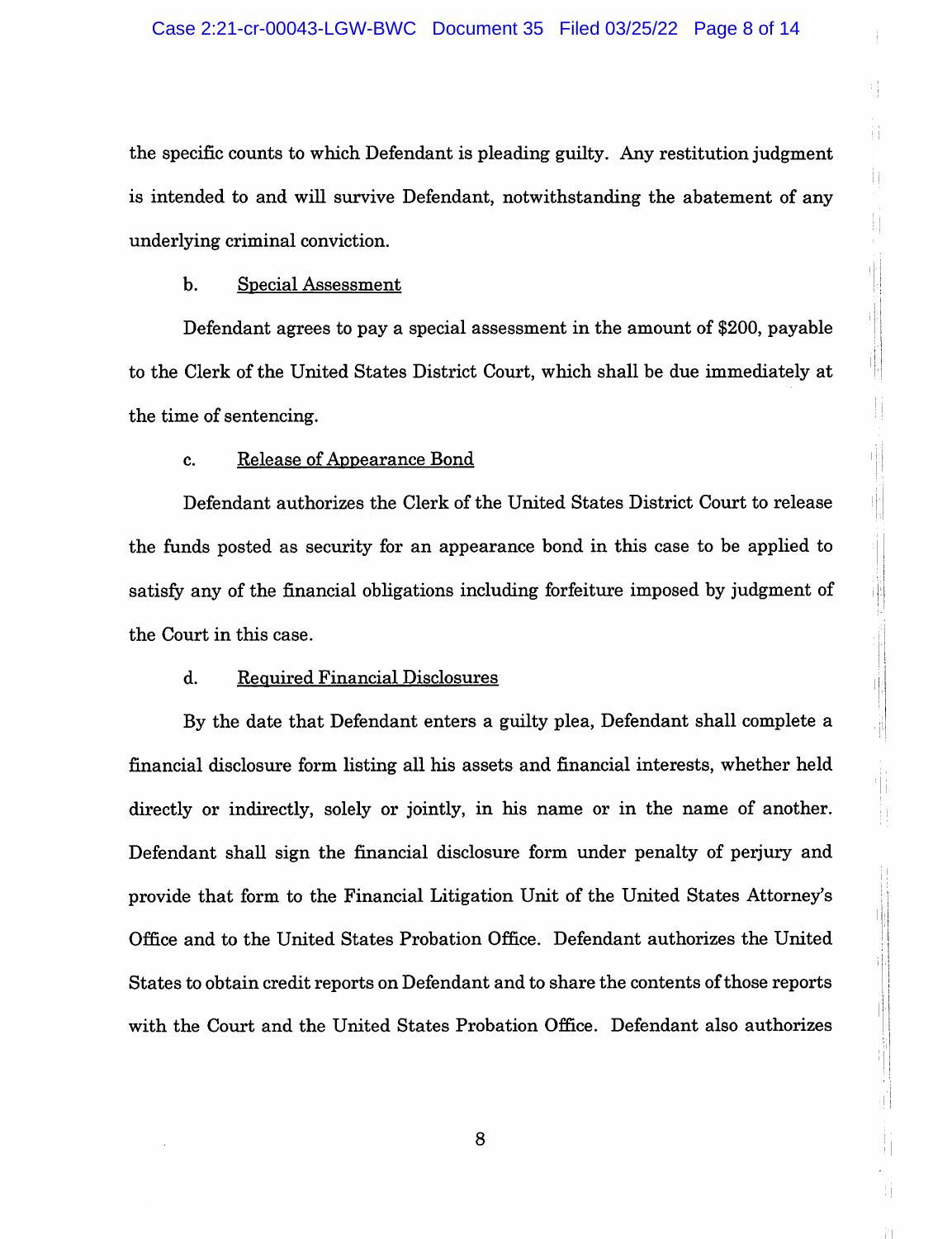Ħ

Ħ

чj

41

1||<br>|-

ij.

Ħ

ij.

the United States Attorney's Office to inspect and copy all financial documents and information held by the United States Probation Office.

#### **Financial Examination** e.

Defendant will submit to an examination under oath on the issue of his financial disclosures and assets if deemed necessary by the United States. Such examination will occur not later than 30 days after the entry of Defendant's guilty plea.

## f. No Transfer of Assets

Defendant certifies that he has made no transfer of assets in contemplations of this prosecution for the purpose of evading or defeating financial obligations or forfeiture created by this Agreement or that may be imposed upon him by the Court at sentencing. Defendant promises that he will make no such transfers in the future.

## Material Change in Circumstances g.

Defendant agrees to notify the United States of any material change in circumstances, as described in 18 U.S.C.  $\S 3664(k)$ , that occurs prior to sentencing in this case. Such notification will be made within seven days of the event giving rise to the changed circumstances, and in no event later than the date of sentencing.

## Enforcement h.

Any payment schedule imposed by the Court is without prejudice to the United States to take all actions and remedies available to it to collect the full amount of the financial obligations imposed by the judgment of the Court in this case. Defendant understands and agrees that the financial obligations and forfeiture imposed by the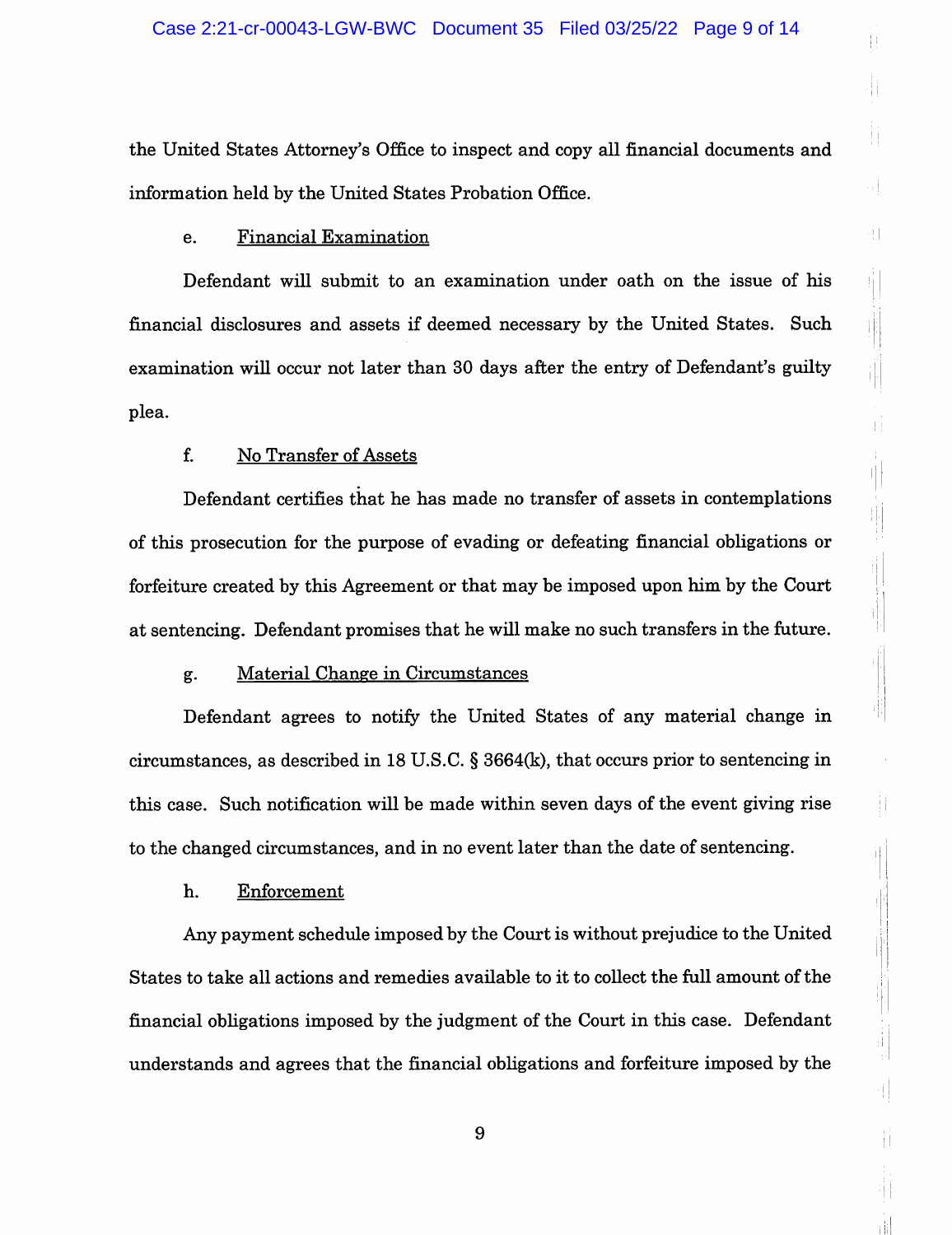judgment of the Court in this case will be placed on the Treasury Offset Program so that any federal payment that Defendant receives may be offset and applied to the judgment debt without regard to or affecting any payment schedule imposed by the Court.

10. Waivers

# **Waiver of Appeal** a.

Defendant entirely waives his right to a direct appeal of his conviction and sentence on any ground (including any argument that the statute to which the defendant is pleading guilty is unconstitutional or that the admitted conduct does not fall within the scope of the statute). The only exceptions are that the Defendant may file a direct appeal of his sentence if  $(1)$  the court enters a sentence above the statutory maximum, (2) the court enters a sentence above the advisory Sentencing Guidelines range found to apply by the court at sentencing; or (3) the Government appeals the sentence. Absent those exceptions, Defendant explicitly and irrevocably instructs his attorney not to file an appeal.

#### $<sub>b</sub>$ .</sub> **Waiver of Collateral Attack**

Defendant entirely waives his right to collaterally attack his conviction and sentence on any ground and by any method, including but not limited to a 28 U.S.C. § 2255 motion. The only exception is that Defendant may collaterally attack his conviction and sentence based on a claim of ineffective assistance of counsel.

Ħ

Ŵ

#### FOIA and Privacy Act Waiver  $\mathbf{c}$ .

10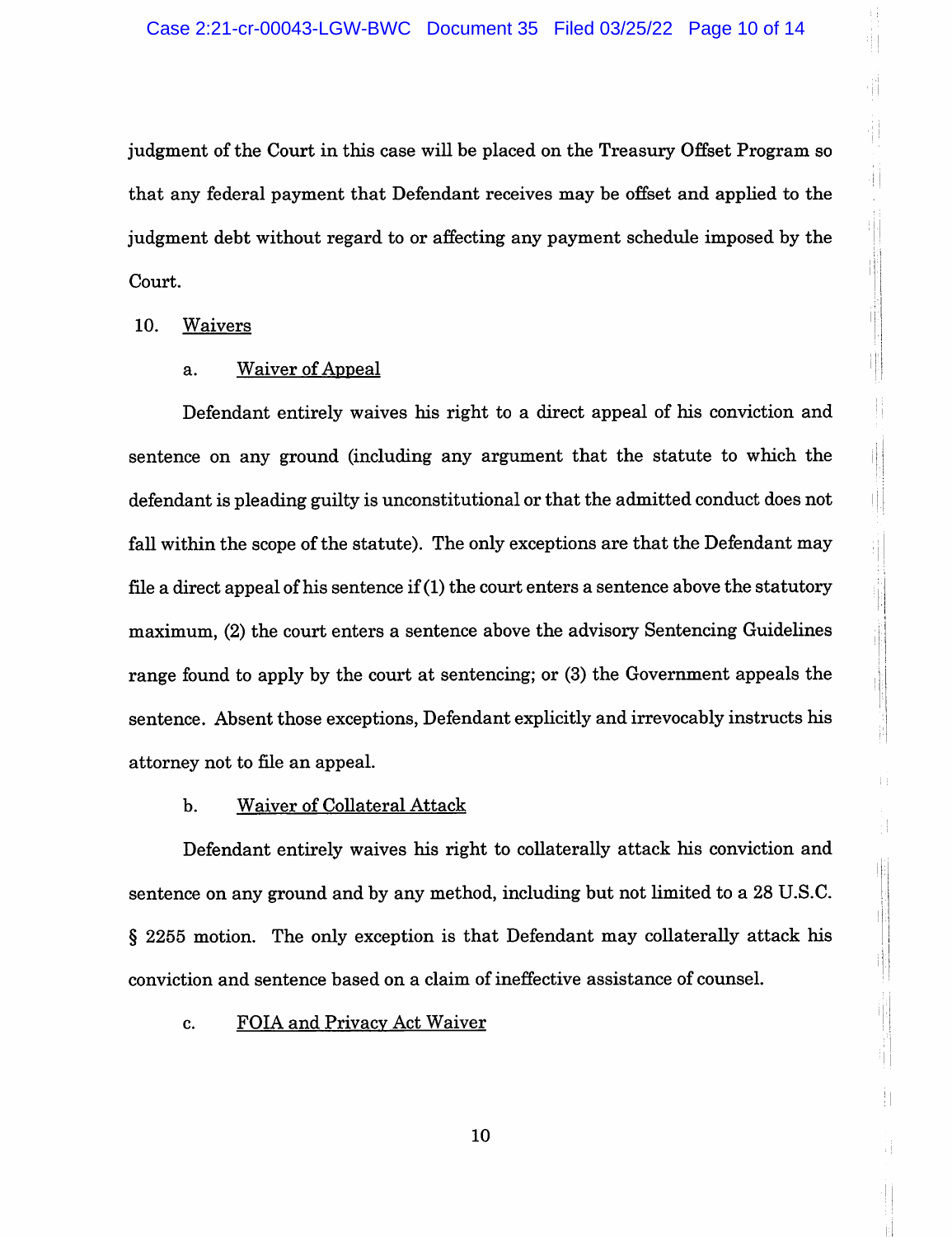Defendant waives all rights, whether asserted directly or through a representative, to request or receive from any department or agency of the United States any record pertaining to the investigation or prosecution of this case under the authority of the Freedom of Information Act, 5 U.S.C. § 552, or the Privacy Act of 1974, 5 U.S.C. § 552a, and all subsequent amendments thereto.

Ħ

4Ť.

ij

 $\left|\cdot\right|$ 

 $\begin{array}{c} \begin{array}{c} \hline \end{array} \\ \hline \end{array}$ 

 $\mathbf{d}$ . Fed. R. Crim. P. 11(f) and Fed. R. Evid. 410 Waiver

Rule 11(f) of the Federal Rules of Criminal Procedure and Rule 410 of the Federal Rules of Evidence ordinarily limit the admissibility of statements made by a defendant during the course of plea discussions or plea proceedings. Defendant knowingly and voluntarily waives the protections of these rules. If Defendant fails to plead guilty, or his plea of guilty is later withdrawn, all of Defendant's statements in connection with this plea, and any leads derived therefrom, shall be admissible for any and all purposes.

#### 11. Defendant's Rights

Defendant has the right to be represented by counsel, and if necessary have the court appoint counsel, at trial and at every other critical stage of the proceeding. Defendant possesses a number of rights which he will waive by pleading guilty, including: the right to plead not guilty, or having already so pleaded, to persist in that plea; the right to a jury trial; and the right at trial to confront and cross-examine adverse witnesses, to be protected from compelled self-incrimination, to testify and present evidence, and to compel the attendance of witnesses.

#### 12. **Satisfaction with Counsel**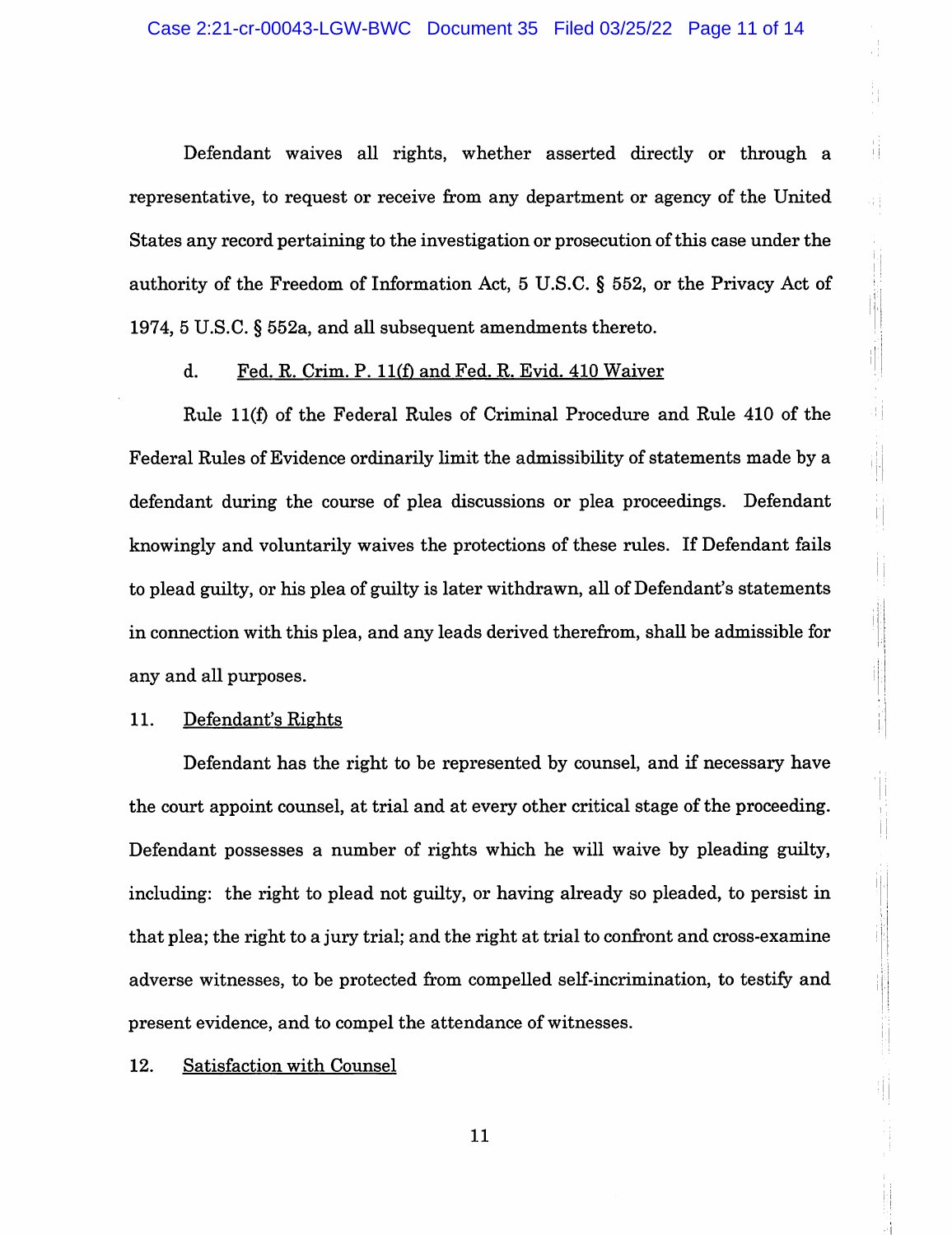Ţ

Ĩ

41

마

Ч.

ii

ij

训

Ŋ

Ŧ

圖

Defendant has had the benefit of legal counsel in negotiating this agreement. Defendant believes that his attorney has represented him faithfully, skillfully, and diligently, and he is completely satisfied with the legal advice given and the work performed by his attorney.

# 13. **Breach of Plea Agreement**

If Defendant fails to plead guilty, withdraws or attempts to withdraw his guilty plea, commits any new criminal conduct following the execution of this agreement, or otherwise breaches this agreement, the government is released from all of its agreements regarding Defendant's sentence, including any agreements regarding the calculation of Defendant's advisory Sentencing Guidelines. In addition, the government may declare the plea agreement null and void, reinstate any counts that may have been dismissed pursuant to the plea agreement, and/or file new charges against Defendant that might otherwise be barred by this plea agreement. Defendant waives any statute-of-limitations or speedy trial defense to prosecutions reinstated or commenced under this paragraph.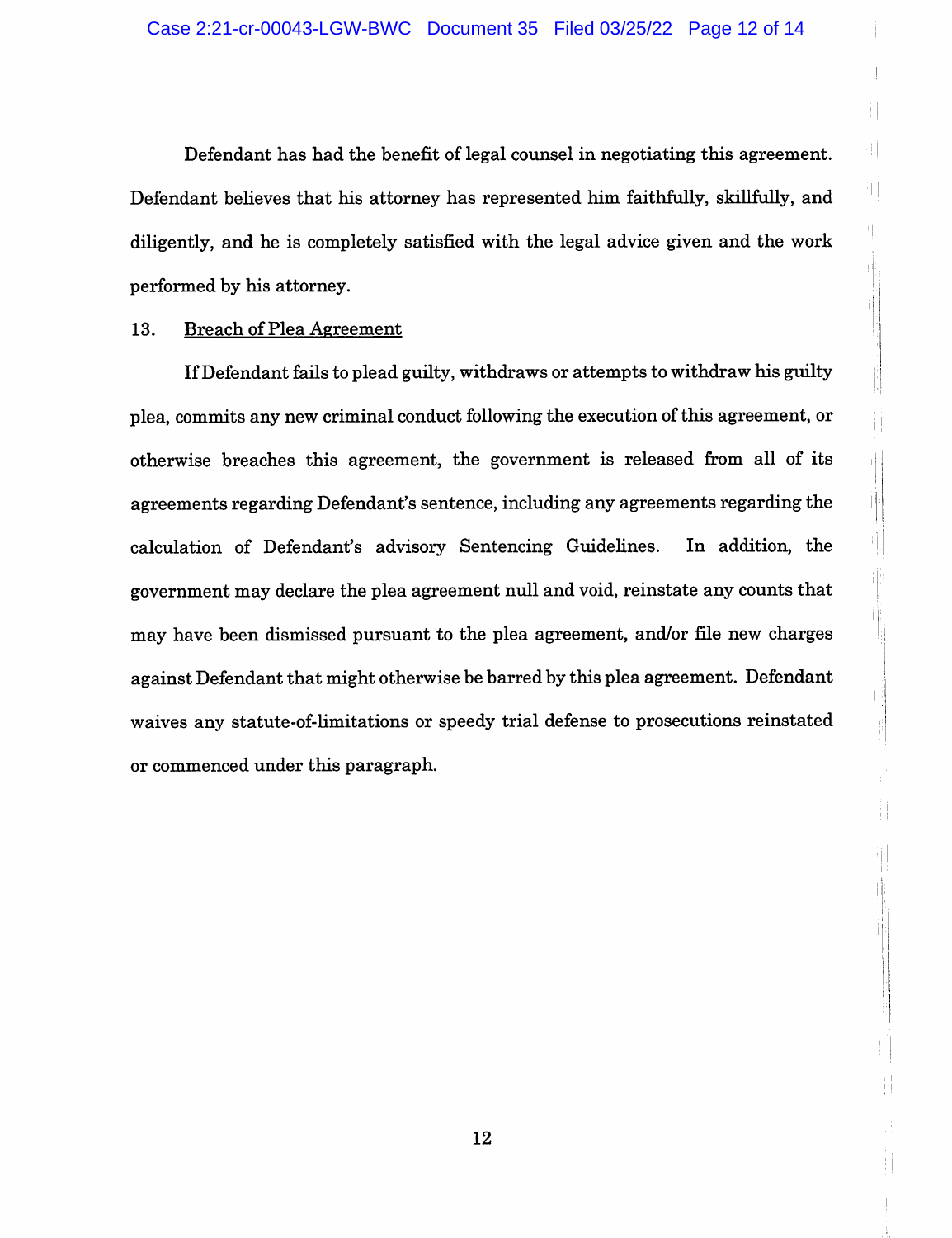# 14. Entire Agreement

This agreement contains the entire agreement between the government and Defendant.

DAVID H. ESTES UNITED STATES ATTORNEY

Karl I. Knoche Chief, Criminal Division

Jonathan A. Porter Georgia Bar No. 725457 Assistant United States Attorney

Patrick J. Schwedler Georgia Bar No. 812312 Assistant United States Attorney

Date

Date

Date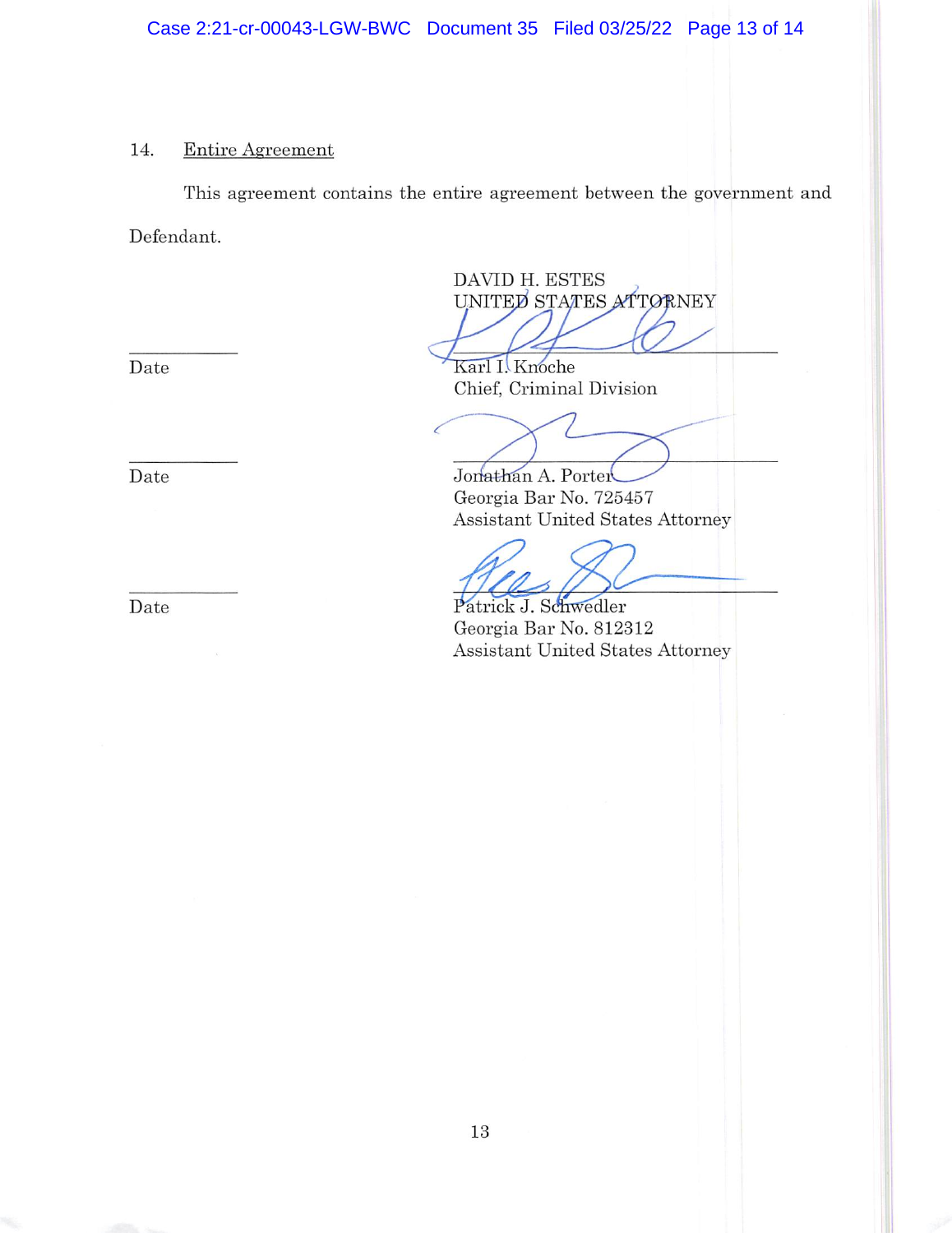I have read and carefully reviewed this agreement with my attorney. I understand each provision of this agreement, and I voluntarily agree to it. I hereby stipulate that the factual basis set out therein is true and accurate in every respect.

on Knighi∬Defendant Mack

I have fully explained to Defendant all of his rights, and I have carefully reviewed each and every part of this agreement with him. I believe that he fully and completely understands it, and that his decision to enter into this agreement is an informed, intelligent, and voluntary one.

 $\frac{2/28}{2}$ 

t G. Reddock, Defendant's Attorney

Ħ